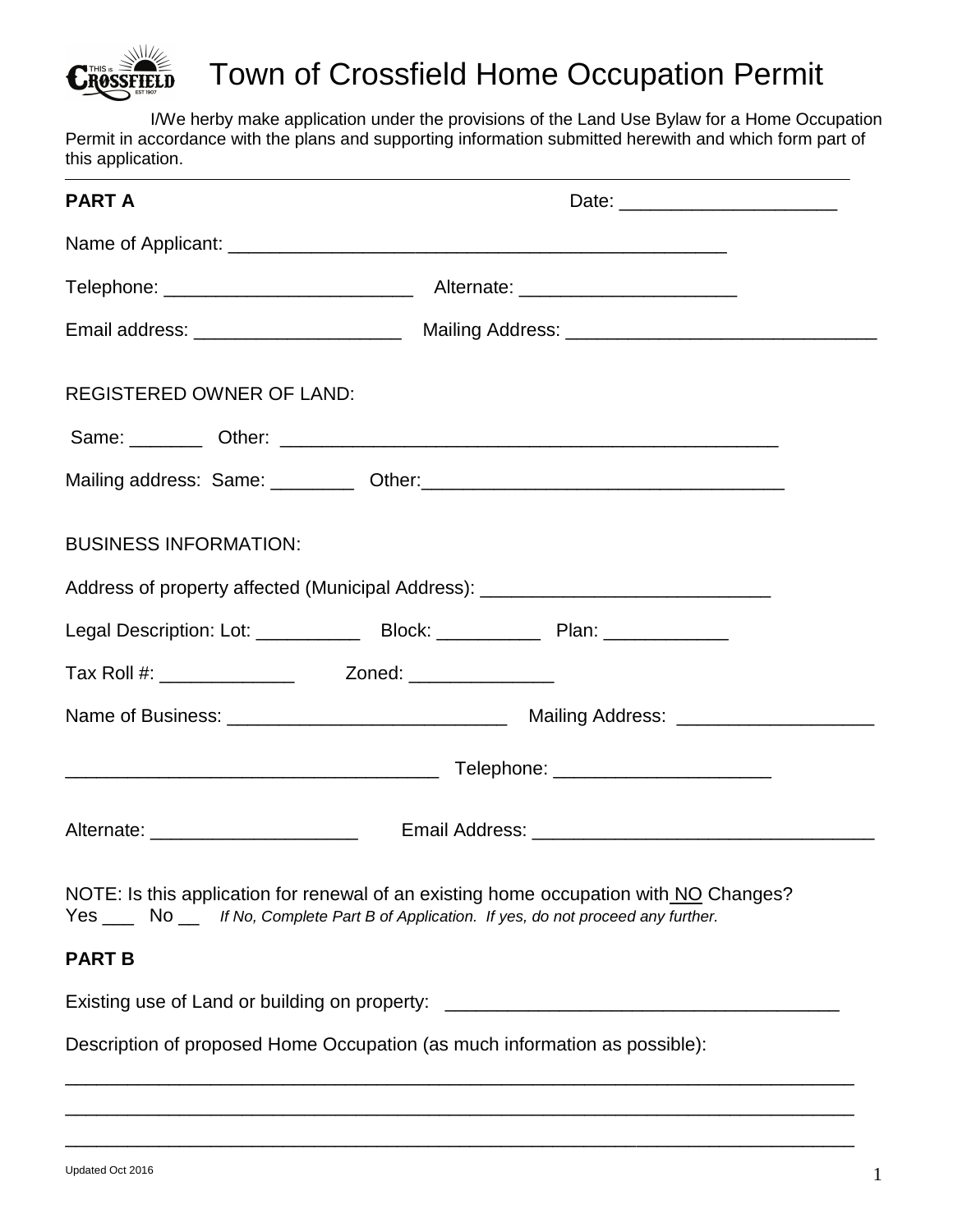# **1. Adjacent Landowner Notification**

Please attach a signed and dated statement from your adjacent neighbors giving indications that they are aware that you are applying to operate a business out of your home and they do not have any objections.

## **2. Storage of Materials/Supplies**

- a. Are materials/supplies and/or equipment (hand tools, large equipment) used in the operation of your business? Yes: No: \_\_
- b. If yes, are these materials/supplies and/or equipment stored at your residents? Yes:  $\_\_$  No:  $\_\_$

#### c. If yes, please indicate:

- i. What kind of materials are stored (chemicals, tools:  $\blacksquare$
- ii. Where are they stored:\_\_\_\_\_\_\_\_\_\_\_\_\_\_\_\_\_\_\_\_\_\_\_\_\_\_\_\_\_\_\_\_\_\_\_\_\_\_\_\_\_\_\_\_\_\_\_\_\_\_
- iii. How much is stored:  $\blacksquare$
- iv. How long are they stored on site for: \_\_\_\_\_\_\_\_\_\_\_\_\_\_\_\_\_\_\_\_\_\_\_\_\_\_\_\_\_\_\_\_\_\_\_\_\_\_

## **3. Delivery of Goods**

- a. Are goods or materials used in connection with your business delivered to your residence? Yes: No:
- b. If yes, please indicate what kinds of materials are delivered? \_\_\_\_\_\_\_\_\_\_\_\_\_\_\_\_\_\_\_\_\_
- c. How often and during what hours are materials delivered? \_\_\_\_\_\_\_\_\_\_\_\_\_\_\_\_\_\_\_\_\_\_\_\_\_\_\_\_\_\_\_\_\_\_\_\_\_\_\_\_\_\_\_\_

#### **4. Vehicles**

a. Do you use a vehicle(s) in the operation of your business? Yes: \_\_ No: \_\_

b. If yes, what kind of vehicle(s): \_\_\_\_\_\_\_\_\_\_\_\_\_\_\_\_\_\_\_\_\_\_\_\_\_\_\_\_\_\_\_\_\_\_\_\_\_\_\_\_\_\_\_\_\_\_\_\_\_

- c. Do you use your personal vehicle(s) for business use: \_\_\_\_\_\_\_\_\_\_\_\_\_\_\_\_\_\_\_\_\_\_\_
- d. How much on-site parking is available (Driveway, garage): \_\_\_\_\_\_\_\_\_\_\_\_\_\_\_\_\_\_\_\_

# **5. Clients & Customers**

a. Do you have clients or customers coming to your residence? \_\_\_\_\_\_\_\_\_\_\_\_\_\_\_\_\_\_

b. If yes, on what days or during which hours to they come to your residence?